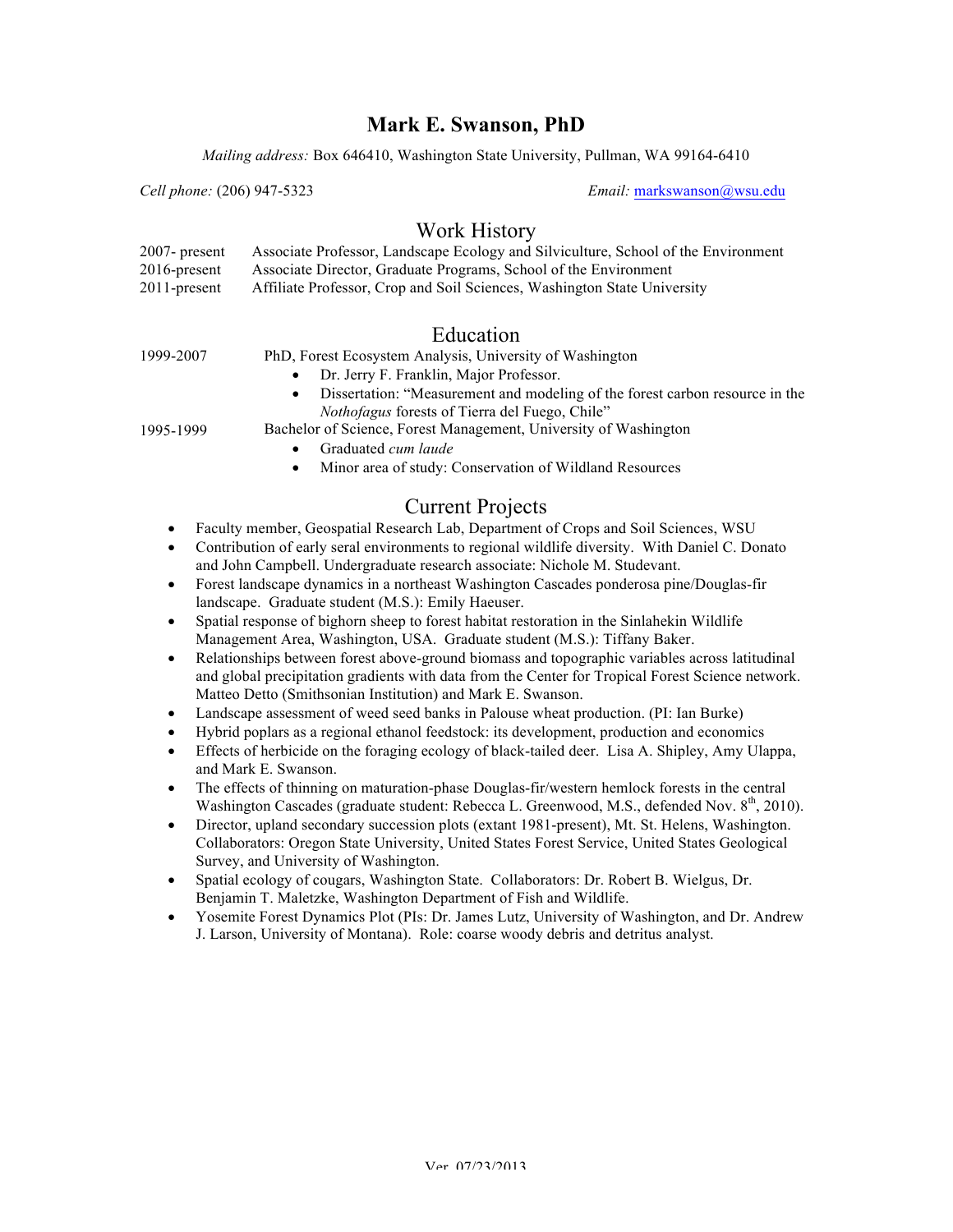## Peer-Reviewed Publications

### *Journal Articles*

Maletzke, Benjamin T.\*, **Mark E. Swanson**, Rich A. Beausoleil, Brian N. Kertson, Gary M. Koehler, Robert B. Wielgus, and Hilary S. Cooley. *In press, April 2017*. Implications of cougar response to a gradient of human development. *Ecosphere* (IF= 2.287). *\*was graduate student during part of publication production.*

Lutz, James A., Tucker J. Furniss, Sara J. Germain, Kendall M. L. Becker, Erika M. Blomdahl, Sean A. Jeronimo, C. Alina Cansler, James A. Freund, **Mark E. Swanson**, and Andrew J. Larson. 2017. Shrub consumption and immediate community change by reintroduced fire in Yosemite National Park, California, USA. *Fire Ecology* 13(1): 104-125. (IF= 1.422).

Larson, A. J., C. A. Cansler, S. G. Cowdery, S. Hiebert, T. J. Furniss, M. E. Swanson, and J. A. Lutz. 2016. Post-fire morel (Morchella) mushroom production, spatial structure, and harvest sustainability. *Forest Ecology and Management* 377: 16-25. (IF= 2.487).

Swanson, Mark E. 2016. Elegance within the chaos: bringing complexity science to the forest: Book review of 'Managing Forests as Complex Adaptive Systems: Building Resilience to the Challenge of Global Change'. *Ecology* 97 (7): 1890-1892. (IF=6.421).

Keehner, Jon R.\*, Robert B. Wielgus, Ben T. Maletzke, and **Mark E. Swanson**. 2015. Effects of male targeted harvest regime on sexual segregation in mountain lion. *Biological Conservation* 192: 42-47. (IF=3.762) \**Graduate student co-author (mentored by Wielgus)*.

Stonehouse, Kourtney F.\*, Lisa A. Shipley, Jason Lowe, Michael T. Atamian, **Mark E. Swanson,** and Michael A. Schroeder. 2015. Habitat selection by sympatric greater sage grouse and Columbian sharptailed grouse. *Journal of Wildlife Management* DOI: 10.1002/jwmg.990*.* (*IF=*1.726) \**Graduate student co-author (mentored by Shipley)*.

Larson, Andrew J., James A. Lutz, Daniel C. Donato, James A. Freund, **Mark E. Swanson**, Janneke Hille Ris Lambers, Douglas G. Sprugel, and Jerry F. Franklin. 2015. Spatial aspects of tree mortality strongly differ between young and old-growth forests. *Ecology* 96 (11): 2855-2861. (*IF=5.175*)

Preece, Ellen, Barry C. Moore, and **Mark E. Swanson**. 2015. Identifying best methods for routine ELISA detection of microcystin in seafood. *Environmental Monitoring and Assessment* 187:12 DOI 10.1007/s10661-014-4255-y. *(IF=1.679)* \**Graduate student co-author (mentored by Moore)*.

Klein, Linda R.\*, William G. Hendrix, Jolie B. Kaytes, Virginia I. Lohr, Rodney D. Sayler, **Mark E. Swanson**. 2015. Linking ecology and aesthetics in agricultural landscapes: a case study from the Palouse Region of Washington State, U.S.A. *Landscape and Urban Planning*, 134: 195-209. (*IF=3.184*). \**Graduate student co-author (mentored by Hendrix)*.

Maletzke, Benjamin, Robert Wielgus, Gary Koehler, **Mark E. Swanson**, Hilary Cooley, and Rich Alldredge. 2014. Effects of hunting on cougar spatial organization. *Ecology and Evolution* 4 (11): 2178– 2185, June 2014 (*IF=1.18*)

Totman, Michelle E.\*, **Swanson, Mark E.,** Toby M. Rodgers, Paul A. McDaniel, Rick A. Rupp, and David J. Brown. 2014. Soil organic carbon stocks in the forests of Mount Rainier National Park, Washington USA. *Soil Science Society of America Journal* (Special Issue: Papers from the North American Forest Soils Conference: The Role of Forest Soils in Sustaining Ecosystem Services, Whitefish, MT, June 16-20, 2013) 78 (S1): S270-S280. (*IF=1.980*) *\*Graduate student co-author; mentored by M.E. Swanson.*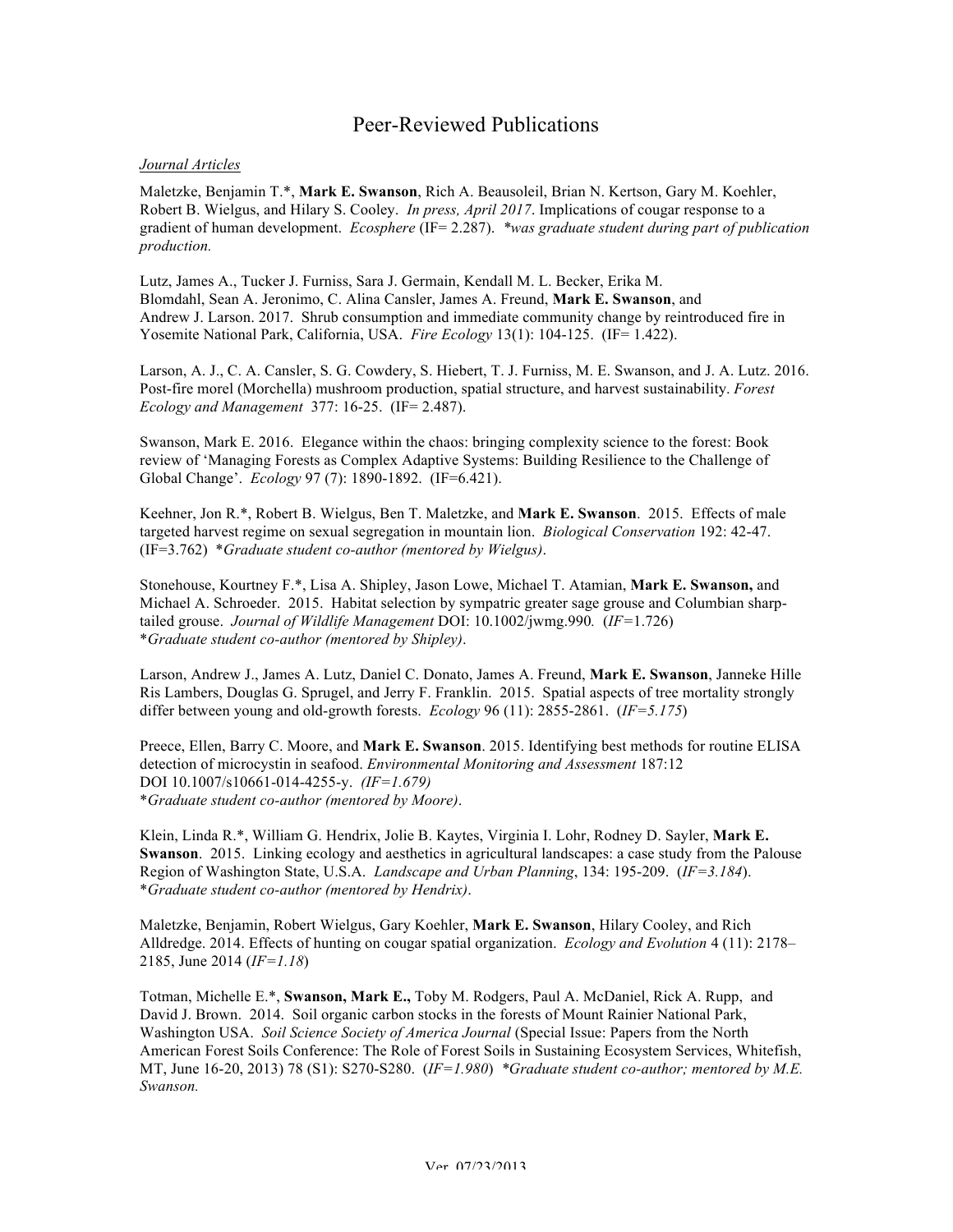Lutz, James A., Andrew J. Larson, Tucker J. Furniss\*, Daniel C. Donato, James A. Freund, **Mark E. Swanson**, Kenneth J. Bible, Jiquan Chen, and Jerry F. Franklin. 2014. Non-random tree mortality and ingrowth maintain equilibrium spatial patterns in an old-growth *Pseudotsuga-Tsuga* forest. *Ecology* 95:2047–2054. http://dx.doi.org/10.1890/14-0157.1. (*IF= 5.175*) *\* Graduate student co-author.* 

James A. Lutz, Kaitlyn A. Schwindt\*\*, Tucker J. Furniss, James A. Freund\*, Andrew J. Larson, **Mark E. Swanson**, Katie I. Hogan\*\*, and Gillian E. Kenagy\*\*. 2014. Community composition and allometry of *Leucothoe davisiae*, *Chrysolepis sempervirens*, and *Cornus sericea*. *Canadian Journal of Forest Research* 44(6): 677-683 (IF=1.852). \*\**Undergraduate co-author. \* Graduate student co-author.* 

Skinner, Megan\*, Barry C. Moore, and **Mark E. Swanson**. 2014. Hypolimnetic oxygenation in Twin Lakes, WA: Part II: Feeding ecology of a mixed cold and warm water fish community. *Lake and Reservoir Management*. 30(3): 240-249. (*IF=0.80*) \**Graduate student co-author.*

**Swanson, Mark E.**, John Campbell, Dan Donato, and Nichole M. Studevant\*\*. 2014. Biological associates of early-seral pre-forest in the Pacific Northwest. *Forest Ecology and Management*. (Special issue: Post-Disturbance Forests) 324: 160-171. (*IF=2.92*) \*\*Undergraduate co-author.

Kwit, Charles, David King, Beverly Collins, and **Mark E. Swanson**. 2014. Conservation importance of early post-disturbance temperate forests. Preface article to Special Edition, *Forest Ecology and Management* 324: 158-159 (*IF=2.92*).

Lutz, James A., Andrew J. Larson, James A. Freund, and **Mark E. Swanson**; Kenneth J. Bible. 2013*.* The importance of large-diameter trees to forest structural heterogeneity. *PLoS One*. http://dx.plos.org/10.1371/journal.pone.0082784. (*IF=4.1*)

Peebles, Kaylie A.\*, Robert B. Wielgus, Benjamin T. Maletzke, and **Mark E. Swanson.** 2013.Effects of remedial sport hunting on cougar complaints and livestock depredations. *PLoS ONE* 8(11): e79713. doi:10.1371/journal.pone.0079713. *(IF=4.10). \*Graduate student co-author*

Moore, Barry C., Benjamin K. Cross, Marc Beutel, Stephen Dent, Ellen Preece & **Mark Swanson**. 2012. Newman Lake Restoration: A Case Study, Part III. Hypolimnetic oxygenation. *Lake and Reservoir Management* 28:311–327. (IF=0.742) *\*Graduate student co-author*

Kathie L. Nicholson\*, Nathan Tarlyn, Tyler Armour, **Mark E. Swanson** and Amit Dhingra 2012*.* Effect of phyllotactic position and cultural treatments toward successful direct shoot organogenesis dwarf 'Pixie' grapevine (Vitis vinifera L.) *Plant Cell, Tissue & Organ Culture* DOI 10.1007/s11240-012-0173-2. *(IF= 1.234) \*Graduate student co-author.* 

Lutz, James A., Andrew J. Larson, **Mark E. Swanson**, and James A. Freund\*. 2012. Ecological importance of large-diameter trees in a temperate mixed-conifer forest. PLoS ONE 7(5): e36131. doi:10.1371/journal.pone.0036131. (*IF=4.537*). *\*Graduate student co-author. Article resulted in abundant media exposure, including BBC Radio News and ScienceDaily.com.* 

Biswas, Shampa, **Mark E. Swanson**, and Harald Vacik. 2012. Natural Resources Depletion in Hill Areas of Bangladesh: A Review. *Journal of Mountain Science*. 9: 147-156. (*IF=0.632*).

Wade T. Tinkham\*, Alistair M.S. Smith, Chad Hoffman, Andrew T. Hudak, Michael J. Falkowski, **Mark E. Swanson**, and Paul E. Gessler. 2012. The utility of LiDAR for forest inventory: Investigating height errors from slope and vegetation in a coniferous forest with complex terrain. *Canadian Journal of Forest Research* 42: 413-422. *(IF=2.000)*. *\*Graduate student co-author.* 

Biswas, Shampa, Harald M. Vacik, **Mark E. Swanson,** and Sirajul M.S. Haque. 2012.Evaluating Integrated Watershed Management using Multiple Criteria Analysis - a case study at Chittagong Hill Tracts in Bangladesh. *Ecological Monitoring and Assessment*, 184:2741–2761. DOI 10.1007/s10661-011-2148-x *(IF=1.356).*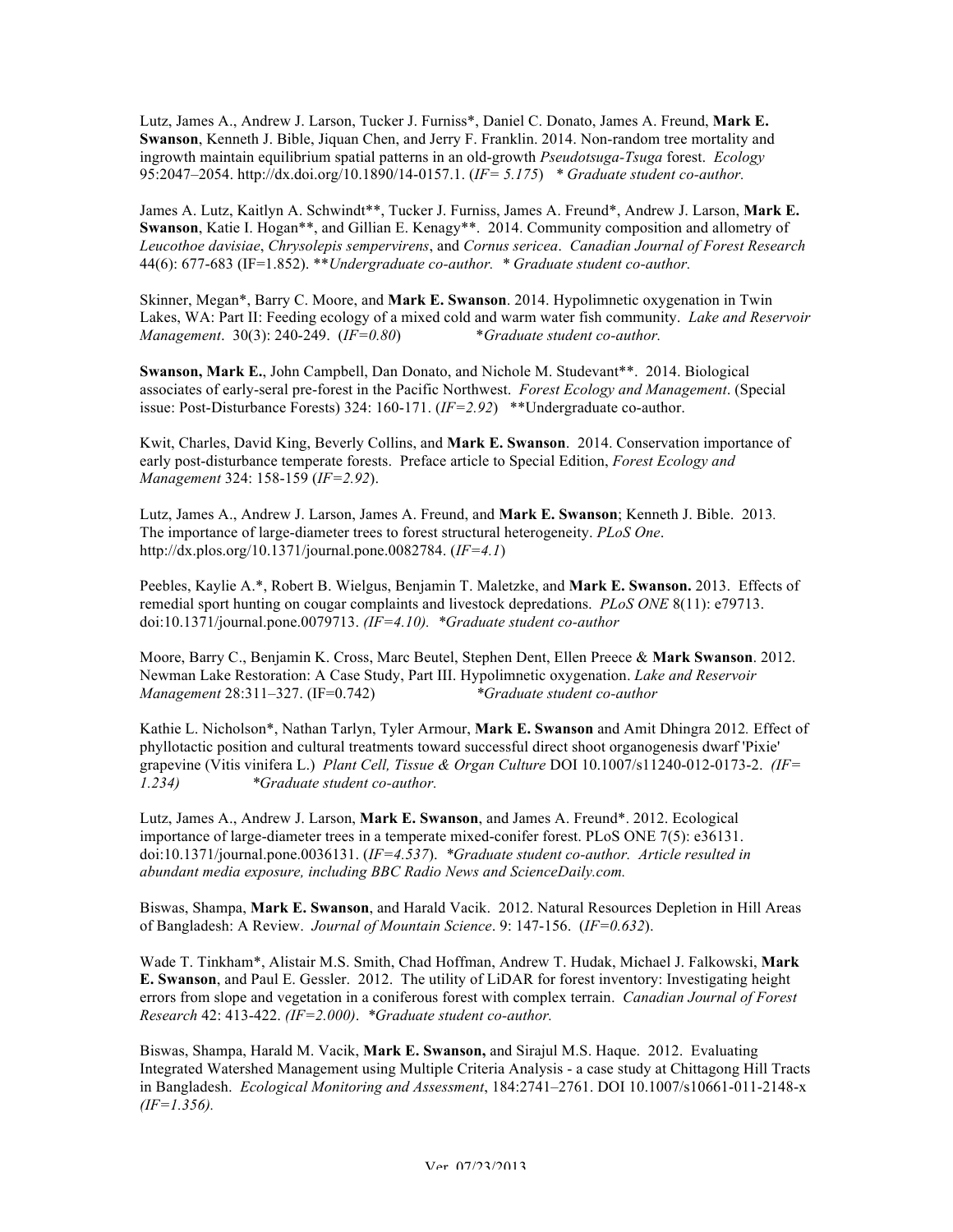**Mark E. Swanson**, Jerry F. Franklin, Robert L. Beschta, Charles M. Crisafulli, Dominick A. DellaSala, Richard L. Hutto, David B. Lindenmayer, and Frederick J. Swanson. 2011. The Forgotten Stage of Forest Succession: Early Successional Ecosystems on Forest Sites. *Frontiers in Ecology and the Environment.*  9(2): 117-125. *(IF=9.113)*

Biswas, Shampa, Jalal Uddin Md. Shoaib, S.M.S. Sirajul Haque, **Mark E. Swanson**. 2010. Soil chemical properties under modern and traditional farming systems at Khagrachari, Chittagong Hill Tracts, Bangladesh. *Journal of Forestry Research* 21 (4): 8-14. *(IF=0.874)*

Franklin, J.F., and **Mark E. Swanson**. 2010.Long-term ecological research in the forests of the United States: key lessons with application in Chile and around the world. *Revista Chilena de Historia Natural (Chilean Journal of Natural History)* 83: 185-194. (*IF=0.723*).

Kato, Akira, L.\* Monika Moskal, Peter Schiess, **Mark E. Swanson**, Donna Calhoun, and Werner Stuetzle. 2009.Capturing crown formation through implicit surface reconstruction. *Remote Sensing of Environment* 113(6): 1148-1162. (*IF=4.605*) *\*Graduate student co-author.* 

**Swanson, Mark E.** 2009.Modeling the effects of alternative management strategies on forest carbon in the *Nothofagus* forests of Tierra del Fuego, Chile. *Forest Ecology and Management* 257 (8): 1740-1750. (*IF=2.507*)

**Swanson, Mark E.** 2006. El manejo forestal ecológico en noroeste Norteamerica: una respuesta a un mundo en movimiento. *Bosque Nativo* (Revista de la Agrupación de Ingenieros por el Bosque Nativo).. Valdivia, Chile*.* (English title: Ecological forest management in northwestern North America: a response to a changing world.) No. 39: 3-9.

**Swanson, Mark E.**, David C. Shaw, and Tisha K. Marosi. 2006.Distribution of western hemlock dwarf mistletoe (*Arceuthobium tsugense* [Rosendahl] G.N. Jones subsp. *tsugense*) in mature and old-growth Douglas-fir (*Pseudotsuga menziesii* [Mirb.] Franco) forests. *Northwest Science* 80(3): 207-217.

Paun, Dorothy A., Olivier Trendel, Jeffrey Mathews, Mark Mead, Yihai Liu, Kyle H. Cunningham, Julie Nelson, **Mark E. Swanson**, Kevin Hodgson, and Edward B. Kelley. 1999. A Financial Analysis of North American Pulp, Paper and Packaging Firms: A Review of the 1997 Market and Results. Technical Association of the Pulp and Paper Industry Journal, September, 1999 Vol. 82, No. 9.

### Submitted

Ulappa, Amy C.\*, Lisa A. Shipley, Rachel C. Cook, John G. Cook, and **Mark E. Swanson**. *Submitted, March 2016.* Silvicultural herbicides and forest succession affect understory biomass and black-tailed deer foraging dynamics in managed forests. *Ecological Applications*. (*IF= 4.093*) *\*Graduate student author.*

Young, Frank L., Drew Lyon, **Mark E. Swanson**, and Todd Coffey. *Submitted, June 2017*. Jointed Goatgrass (Aegilops cylindrica) Population Dynamics in Winter Wheat. Weed Science (IF= 1.993).

Hendrickson, Christopher, Mark E. Swanson. T. Einhorn, and Amit Dhingra. *Submitted, April 2015.* Physiogenomics analysis of conditioning in Anjou and Bartlett pears. *Nature Horticulture.*

### In revision

**Swanson, Mark E.** *In revision.* Flora and substrates of anthropogenically burned areas in southwest Tierra del Fuego, Chile: composition and edge effects. *Journal of the Torrey Botanical Society*.

### *Accessioned Data Sets*

Lutz, J. A., J. A. Freund, A. J. Larson, **M. E. Swanson**, T. J. Furniss, K. M. L. Becker, E. M. Blomdahl, C. A. Cansler, S. J. Germain, and S. M. A. Jeronimo. 2017. Data for allometric equations of Chrysolepis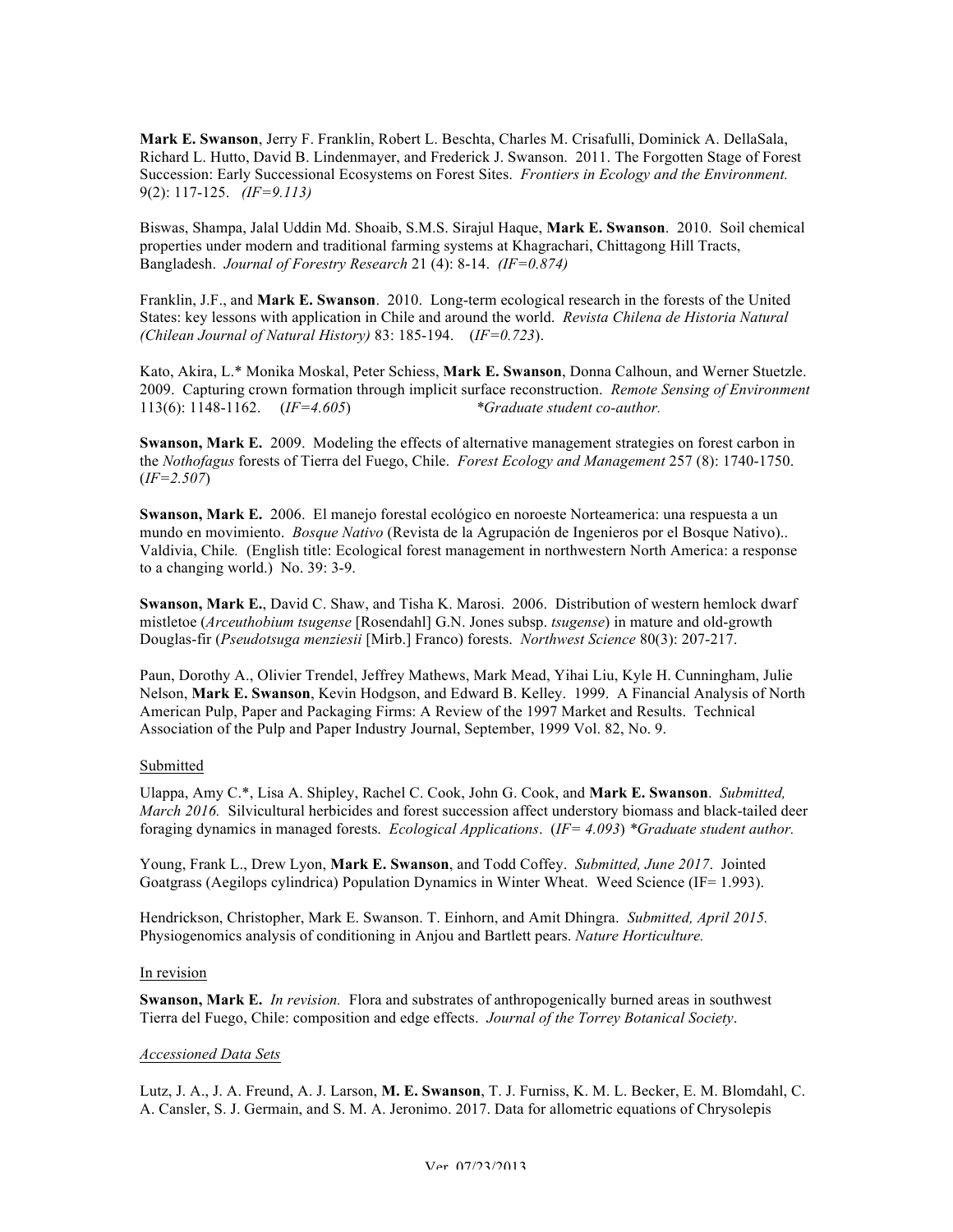sempervirens, Cornus sericea, Corylus cornuta ssp. californica, and Leucothoe davisiae. Utah State University. http://digitalcommons.usu.edu/all\_datasets/22/

Lutz, J. A., T. J. Furniss, S. J. Germain, K. M. L. Becker, E. M. Blomdahl, S. M. A. Jeronimo, C. A. Cansler, J. A. Freund, **M. E. Swanson**, and A. J. Larson. 2017. Shrub consumption and immediate community change by reintroduced fire in Yosemite National Park, California, USA; Supplemental Information. Utah State University. http://digitalcommons.usu.edu/all\_datasets/21/

### *Professional Papers (non-peer reviewed unless noted)*

*Note: fifteen consulting reports (2009-2013) on hybrid poplar plantation management and health and a consulting report on forest carbon (Turtleback Preserve, Orcas Island, Washington) are also available upon request. These reports were generated for municipal- and county-level clients.* 

**Swanson, Mark E.** 2012. Early Seral Forest in the Pacific Northwest: A Literature Review and Synthesis of Current Science. Produced under contract for Cheryl Friesen, Science Liaison, Willamette National Forest, United States Forest Service.

**Swanson, Mark E.**, Hiroo Imaki, and Bruce Lippke. 2009. Literature Review on Innovative Silviculture and Management Practices Supportive of Conservation Values. Working Paper 10, Rural Technology Initiative. Forks, WA: Olympic Natural Resources Center, College of Forest Resources, University of Washington.

**Swanson, Mark E.** 2008. Comparison of the impacts of forest practices regulations on carbon storage in Washington, Oregon, California, and British Columbia. *Paper contracted for the Washington State Department of Ecology, contract #C0800402.* 

**Swanson, Mark E.** 2006.An ecological history of the Charles L. Pack Experimental Forest, Eatonville, Washington: natural history, landscape ecology, and forest management. *Paper contracted for the Center for Sustainable Forestry at Charles L. Pack Experimental Forest. Available online at:*  http://www.packforest.org/research/Pack\_ecolhist.pdf

**Swanson, Mark E.** 2005. Centuries of change in Pacific Northwest forests: ecological effects of forest simplification and fragmentation. *Chapter in:* Saving Washington's Working Forest Land Base: A Forum of the Northwest Environmental Forum at the College of Forest Resources at the University of Washington. Available online at: http://www.nwenvironmentalforum.org/ForestForum/topicpapers/tp10.pdf. *Peerreviewed.*

### *Letters*

**Mark E. Swanson**, Jerry F. Franklin, Robert L. Beschta, Charles M. Crisafulli, Dominick A. DellaSala, Richard L. Hutto, David B. Lindenmayer, and Frederick J. Swanson. 2011. A reply to King *et al*. *Frontiers in Ecology and the Environment* 9(6): 320. doi:10.1890/11.WB.017.

DellaSala, Dominick A., James R. Karr, Tania Schoennagel, Dave Perry, Reed F. Noss, David Lindenmayer, Robert Beschta, Richard L. Hutto, **Mark E. Swanson** and Jon Evans. 2006. "Post-fire logging debate ignores many issues." *Science* 314: 51-52.

### *Book Chapters*

Scheller, Robert, and Mark E. Swanson. 2015*.* The simulation of forest recovery following disturbances: vegetation dynamics, biomass, carbon, nitrogen, water cycling, aboveground and belowground dynamics. Chapter 10 (pp 263-285) in: Perera, Ajith, Brian Sturtevant, and Lisa Buse. *Modeling Forest Landscape Disturbances*. New York: Springer.

Franklin, Jerry F., and **Mark E. Swanson.** 2007. Forest landscape structure, degradation, and condition: some commentary and fundamental principles. Chapter 12 (pp. 123-137) in: Lindenmayer, David and Richard Hobbs. 2007. Managing and designing landscapes for conservation: moving from perspectives to principles. Malden, MA: Blackwell Publishing.

### *Extension Publications*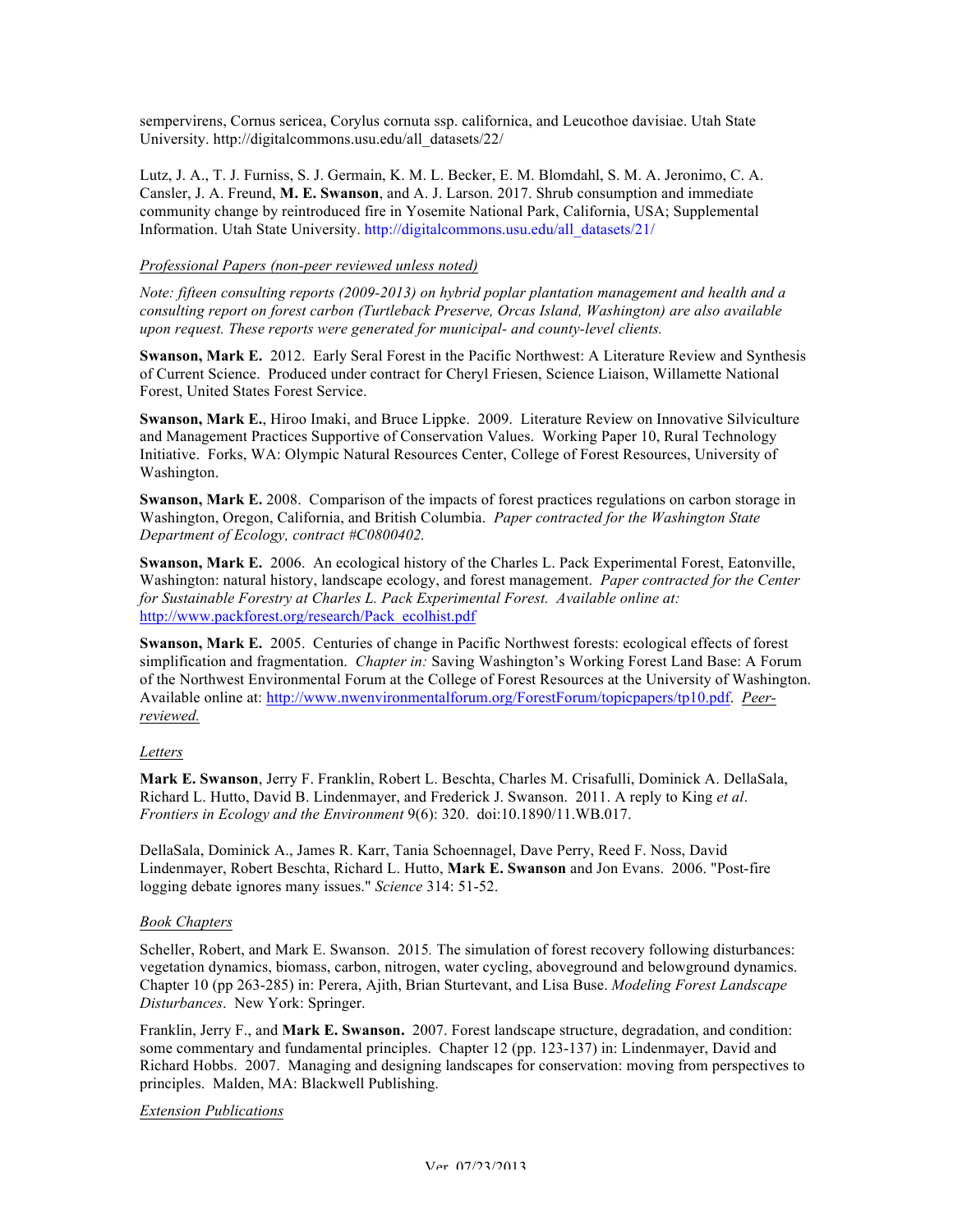**Swanson, Mark E.** In revision. Introduction to Washington's ecosystems: coastal forest to sagebrush steppe, oak savanna to alpine tundra. Master Naturalist Program, Washington State University Extension.

# **Publications in Preparation**

Cansler**, A., Swanson, M.E.**, R. Burke, C., A. J. Larson, J. A. Freund, and J. A. Lutz. *In preparation.* Forest floor and woody fuels characteristics in an old-growth Sierra Nevada mixed-conifer forest: effects of low-severity fire, forest structure, and microtopography. *Forest Ecology and Management*. (IF=2.487)

Glover, Grant N., **Mark E. Swanson**, Benjamin T. Maletzke, and Robert M. Wielgus. *In preparation.* Comparison of summer, winter, and available lynx habitat in the Okanogan highlands.

Campbell, John L., Daniel C. Donato, **Mark E. Swanson**, K. Norman Johnson, Jerry F. Franklin, Paul C. Hammond, Matthew G. Betts, Charles M. Crisafulli, Fred J. Swanson, Derek C. Churchill, and Andrew J. Larson. *In preparation: Submission 2012.* Ecological characteristics of high-functioning pre-forest communities in the Pacific Northwest and beyond. *Trends in Ecology and Evolution.* (IF=14.448).

**Swanson, Mark E.,** MacDonald, D., J. Kallestad, J. Johnson, and J. Bowerman.*In preparation.* Predicting wind resistance in hybrid poplar clones from 28-day cuttings. *Tree Physiology.*

**Swanson, Mark E.**, Jeffery C. Kallestad, Jon D. Johnson, Brian Stanton, and Jordan Bowerman. *In preparation.* Light quality in a hybrid poplar short-rotation spacing trial. *Biomass and Bioenergy*.

**Swanson, Mark E.**, Shampa Biswas, and Kevin Zobrist. Impacts of forest practices on landscape carbon storage in Washington, Oregon, California, and British Columbia: results of a simulation exercise. *Journal of Forestry.* 

**Swanson, Mark E.**, and Jerry F Franklin. Coarse woody debris in the southern beech forests of Tierra del Fuego, Chile.

**Swanson, Mark E.** and Peter Constable. The Wildland Reserve concept: ecologically-oriented residential development on the forest land base. *Real Estate Review.* 

### Conference Proceedings, Presentations, and Posters

**\*Swanson, Mark E.** 2017. Birds and early succession on forest sites. *Invited talk*. NCASI Annual Meeting, September 24-26, 2017, Santa Fe, New Mexico.

\*Hanley, Don and **Mark E. Swanson**. 2017. Thinning and pruning. *Invited talk.* Talk given at the "Forest and Range Owner Field Day", Dayton, Washington, June  $24<sup>th</sup>$ , 2017. WSU Forestry Extension.

Amy C. Ulappa\*, Lisa A. Shipley, Rachel C. Cook, John G. Cook, **Mark E. Swanson**. 2017. Effects of silvicultural herbicides on the nutritional ecology of Columbian black-tailed deer. 97th Annual Meeting of the American Society of Mammalogists, 20 Jun 2017 - 24 Jun 2017, University of Idaho, Moscow, Idaho.

**Swanson, Mark E.** 2016. Birds in managed forest of the Pacific Northwest. *Invited talk.* Palouse Chapter of the Audubon Society, Moscow, Idaho. Presented in the Fiske Room of the 1912 Center, Wednesday, April 20<sup>th</sup>, 2016. Contact: Diane Weber, Pullman, Washington, 509-334-3817.

Inglis, Briauna, Landon Charlo, **Mark E. Swanson**, and Daniel H. Thornton. 2016. Camera trap documentation of mammal occurrences in created snag gaps in young coastal temperate conifer forest, northwestern Washington State. Showcase for Undergraduate Research and Creative Activities (SURCA), March 28<sup>th</sup>, 2016, Senior Ballroom, Compton Union Building, Washington State University, Pullman, Washington.

Rose-Albert, Alex, Lindsay Welfelt, and **Mark E. Swanson.** 2016.Black bear density within ecoregions of the Central Cascades, Washington. Showcase for Undergraduate Research and Creative Activities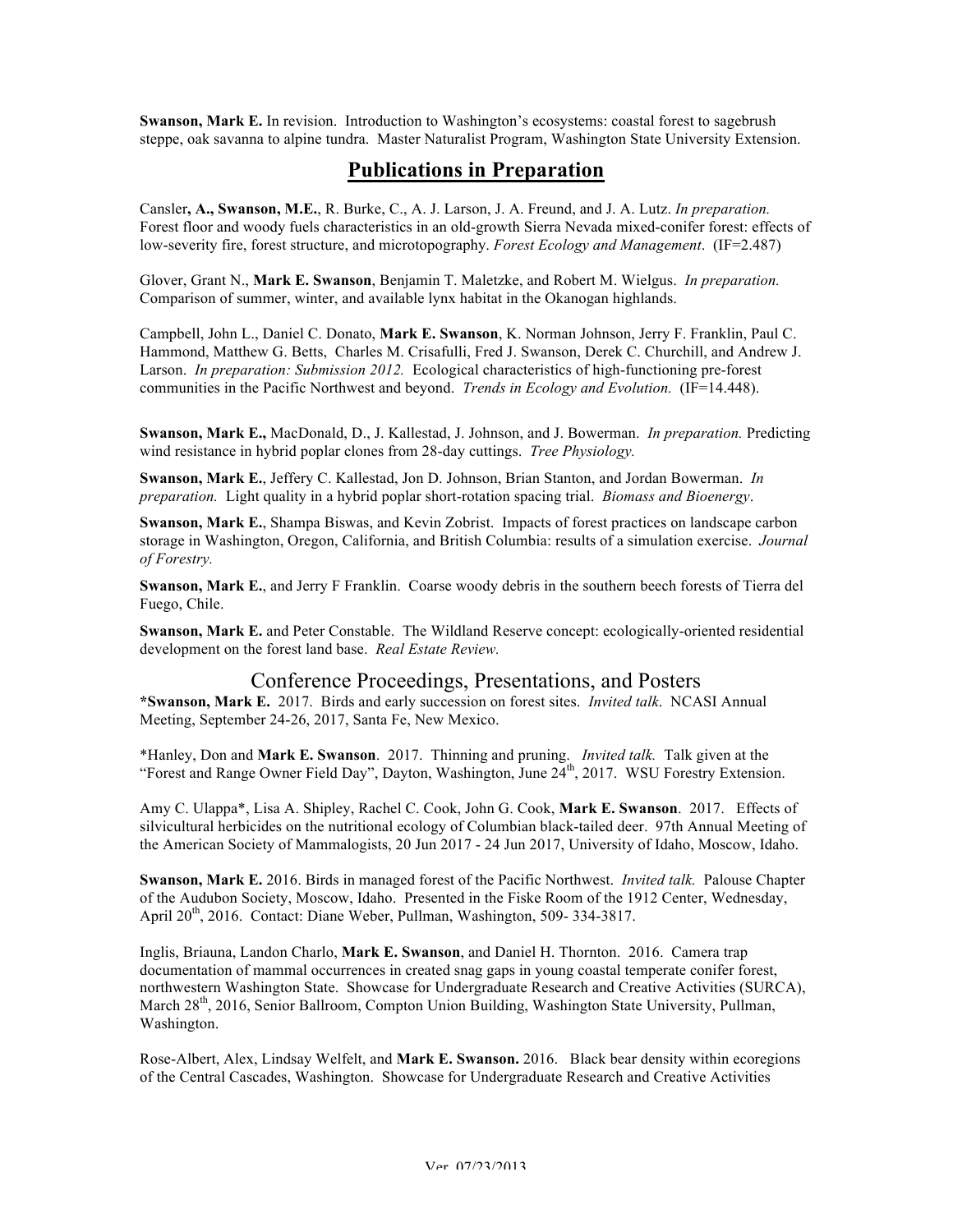(SURCA), March 28<sup>th</sup>, 2016, Senior Ballroom, Compton Union Building, Washington State University, Pullman, Washington.

**Swanson, Mark E.** Burning Issues: The Past, Present, and Future of Fire and Forest Management in the North American West. *Invited Talk.* The Roots of Contemporary Issues Fall Lecture 2015. Washington State University Department of History. Tuesday, October 20<sup>th</sup>, 2015. 7:00-8:30 PM, CUB Senior Ballroom.

**Swanson, Mark E.** 2015. Forest management and birds: a forester's perspective. *Invited talk.* University of Idaho Experimental Forest, Working Forests Field Day, Princeton, ID. University of Idaho College of Natural Resources and University of Idaho Forestry Extension. Saturday, September 26, 2015.

**Swanson, Mark E.** 2015. Early-seral pre-forest in the Pacific Northwest: diverse conservation values. *Invited talk*, Joint Annual Meeting, Washington State Society of American Foresters (SAF) and the Washington Chapter of The Wildlife Society (TWS-WA), April 15 to 17, 2015.

Ulappa, Amy, Lisa A. Shipley, John Cook, Rachel Cook, and **Swanson, Mark E.** 2015. Early-seral preforest in the Pacific Northwest: diverse conservation values. *Invited talk*, Joint Annual Meeting, Washington State Society of American Foresters (SAF) and the Washington Chapter of The Wildlife Society (TWS-WA), April 15 to 17, 2015.

Woodley, Steven, Benjamin Zamora, and **Mark E. Swanson**. 2015. Environmental factors triggering the emergence of *Eustenopus villosus* and *Larinus curtus* within *Centuarea solstitialis* populations on the Kramer Prairie in southeastern Washington State. 86<sup>th</sup> Annual Meeting, Northwest Scientific Association, Pasco, Washington, April 1-4, 2015.

Hendrickson, Christopher, **Mark E. Swanson**, Todd Einhorn, and Amit Dhingra. 2015. Physiogenomics of European pear ripening. Plant and Animal Genome Conference XXIII, San Diego, CA, January 10-14<sup>th</sup>, 2015.

**Swanson, Mark E.** 2014. "Early seral forests: diverse origins, diverse values". *Invited talk*, NCASI West Coast Regional Meeting. The Heathman Lodge, Vancouver, WA, September 24<sup>th</sup>, 2014.

**Swanson, Mark E.** 2014. The Sinlahekin: geology, vegetation, disturbance, and landscape pattern. *Invited talk*, 75<sup>th</sup> Anniversary of the Sinlahekin Wildlife Management Area, Washington Department of Fish and Wildlife. Saturday-Sunday, July 26-27, Sinlahekin Wildlife Management Area, Loomis, WA.

**Swanson, Mark E.** 2014. Forest succession in the Sierra Nevada: rich patterns, remarkable complexity. *Invited talk*, Rim Fire Technical Workshop on Reforestation, Part 1. Thursday, July 10, USFS Wildland Fire Training Center, McClellan, CA.

Skinner, Megan, Barry C. Moore, and **Mark E. Swanson**. 2013. "The effects of hypolimnetic oxygenation on the diets of brook trout (Salvelinus fontinalis), rainbow trout (Oncorhynchus mykiss), and golden shiner (Notemigous crysoleucas) in Twin Lakes, Washington." North American Lake Management Society 2013 Annual Meeting, November 1, 2013, San Diego, CA.

Skinner, Megan, Barry C. Moore, and **Mark E. Swanson**. 2013. "The effects of hypolimnetic oxygenation on the diets of brook trout (Salvelinus fontinalis), rainbow trout (Oncorhynchus mykiss), and golden shiner (Notemigous crysoleucas) in Twin Lakes, Washington." North American Lake Management Society 2013 Annual Meeting, November 1, 2013, San Diego, CA.

Totman, Michelle, **Mark E. Swanson**, Toby Rodgers, Paul A. McDaniel, Rick A. Rupp, and David J. Brown. 2013. Soil organic carbon stocks in Mt. Rainier National Park. Poster presented at North American Forest Soils Conference: The Role of Forest Soils in Sustaining Ecosystem Services, Whitefish, MT, June 16-20, 2013.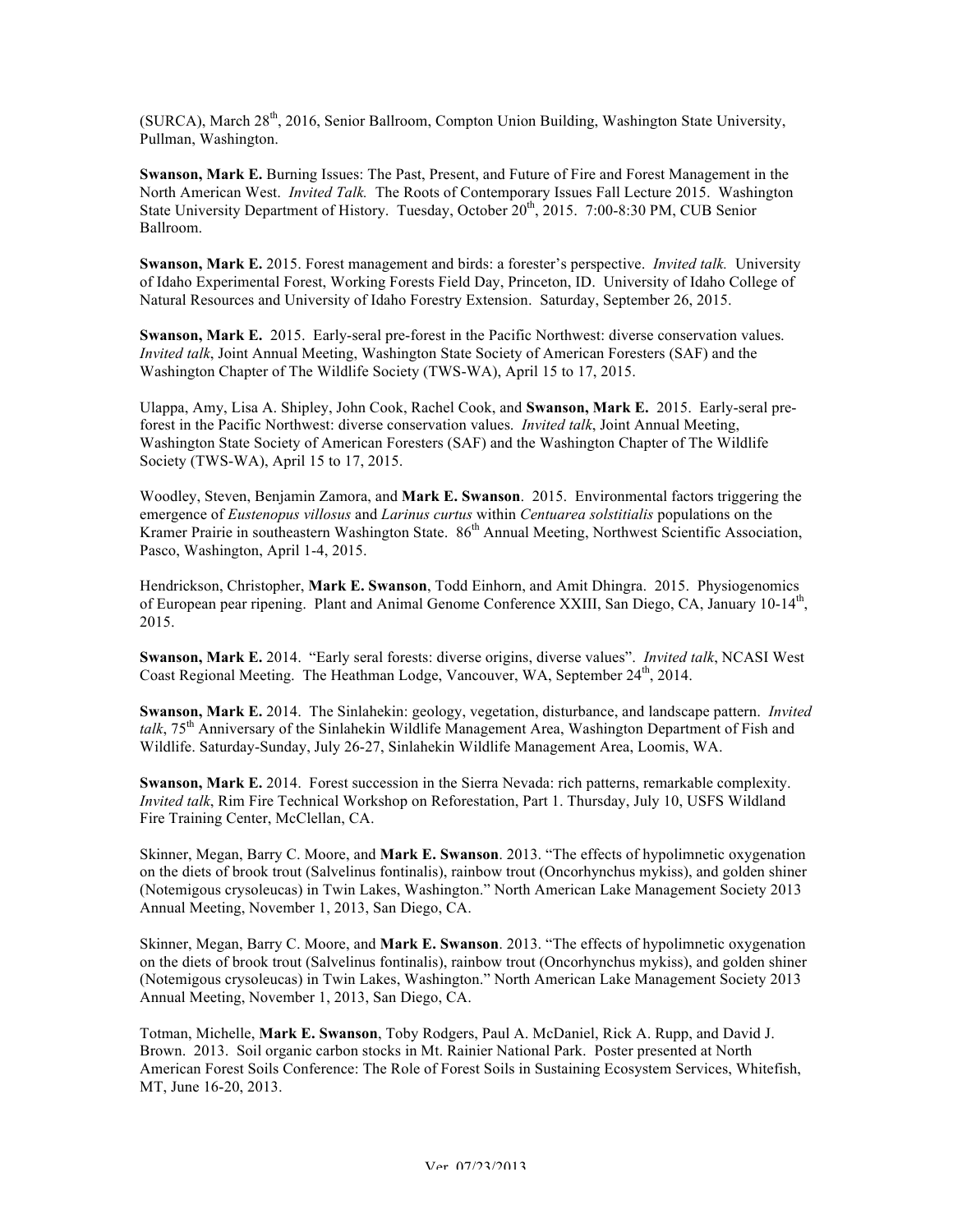Skinner, Megan, Barry C. Moore, and **Mark E. Swanson**. Oral Presentation. "The effects of hypolimnetic oxygenation on the diets of brook trout (Salvelinus fontinalis) and rainbow trout (Oncorhynchus mykiss) in Twin Lakes, Washington." Western Division American Fisheries Society 2013 Annual Meeting, April 17, 2013, Boise, ID.

Totman, Michelle, Paul A. McDaniel, Toby Rodgers, Rick A. Rupp, **Mark E. Swanson**, and David J. Brown. 2013. Estimating soil organic carbon stocks in Mt. Rainier National Park. Poster presented at Washington Society of Professional Soil Scientists (WSPSS) Joint Winter Meeting with the Northwest Forest Soils Council (NWFSC), Okanogan-Wenatchee National Forest Headquarters, Wenatchee, WA, March 7, 2013.

Haeuser, Emily, **Mark E. Swanson**, Richard A. Rupp, Eva Strand. 2013. Spatiotemporal Encroachment Patterns of Conifers into Shrub-Steppe Areas in the Sinlahekin Wildlife Area, Washington State. Poster presented at the 84th Northwest Scientific Association Annual Meeting, Portland, OR, March 20-23, 2013.

Totman, Michelle, Paul A. McDaniel, Toby Rodgers, Rick A. Rupp, **Mark E. Swanson**, and David J. Brown. 2013. Estimating soil organic carbon stocks in Mt. Rainier National Park. Poster presented at the Third Robert E. Allan Plant Breeding Symposium, Monday, March  $25<sup>th</sup>$ , 2013, Ensminger Pavilion, Washington State University.

Unger, Rachel, Misha R. Manuchehri, Ian C. Burke, and **Mark E. Swanson**. 2013. Effect of wheat population on wheat yield and yield parameters: a case for increasing planting rates. Western Society of Weed Science Meeting. San Diego, CA, March 11 – 14, 2013.

Preece, Ellen P., Barry C. Moore, and **Mark E. Swanson**. 2012. "Identifying Best Methods for Detecting Microcystin in Fish Muscle." Washington State Lake Protection Association. 2012 Annual Meeting. Oct. 24-26, Wenatchee, WA. "The Future of Lakes: The Next Generation of Limnology Research and Mitigation".

Preece, Ellen P., Barry C. Moore, and **Mark E. Swanson**. 2012. "Detection and Quantification of the Cyanotoxin, Microcystin, in Fish Muscle Tissue." North American Lake Management Society. 2012 International Symposium: Nov. 7-9, Madison, WI, "Lakes in the Landscapes".

Unger, Rachel, Dave Huggins, Ian Burke, William Pan, **Mark E. Swanson**, David Uberuaga. 2012*.*  "Field-Scale Changes in Soil Profile N After 10 Years of Continuous No-Tillage." Agronomy Abstracts. American Society of Agron. 2012 Annual Meetings: Oct. 21-24, Cincinnati, OH, "Visions for a Sustainable Planet".

Kwit, Charles, David King, James Runkle, Lara Souza, Beverly Collins, and **Mark E. Swanson, (organizers)**. 2012. Organized Oral Session 14, "Conservation Value and Dynamics of Early Post-Disturbance Temperate Forests in North America", 97<sup>th</sup> Annual Meeting, Ecological Society of America,Portland, Oregon, August 2012.

**Swanson, Mark E.** 2012. "Conservation value of the early stage of succession in western U.S. forest." 97th Annual Meeting, Ecological Society of America, Portland, Oregon, August 5-10, 2012. Organized Oral Session 14, "Conservation Values and Dynamics of Early Post-disturbance Temperate Forests in North America". August 7<sup>th</sup>, 2012. *Resulted in abundant media exposure, including New York Times (in press), Seattle's KIRO FM, UPI .com, and ScienceDaily.com.* 

Detto, Matteo, and **Mark E. Swanson**. 2012. A comparison of topographic relations across forest types in the CTFS Network: Methods and preliminary results. Center for Tropical Forest Science, 4th annual Forest Dynamics Plot network annual workshop: "Dimensions of Biodiversity", July 17-August 3rd, 2012, School of Environmental and Forest Sciences, University of Washington, Seattle, Washington.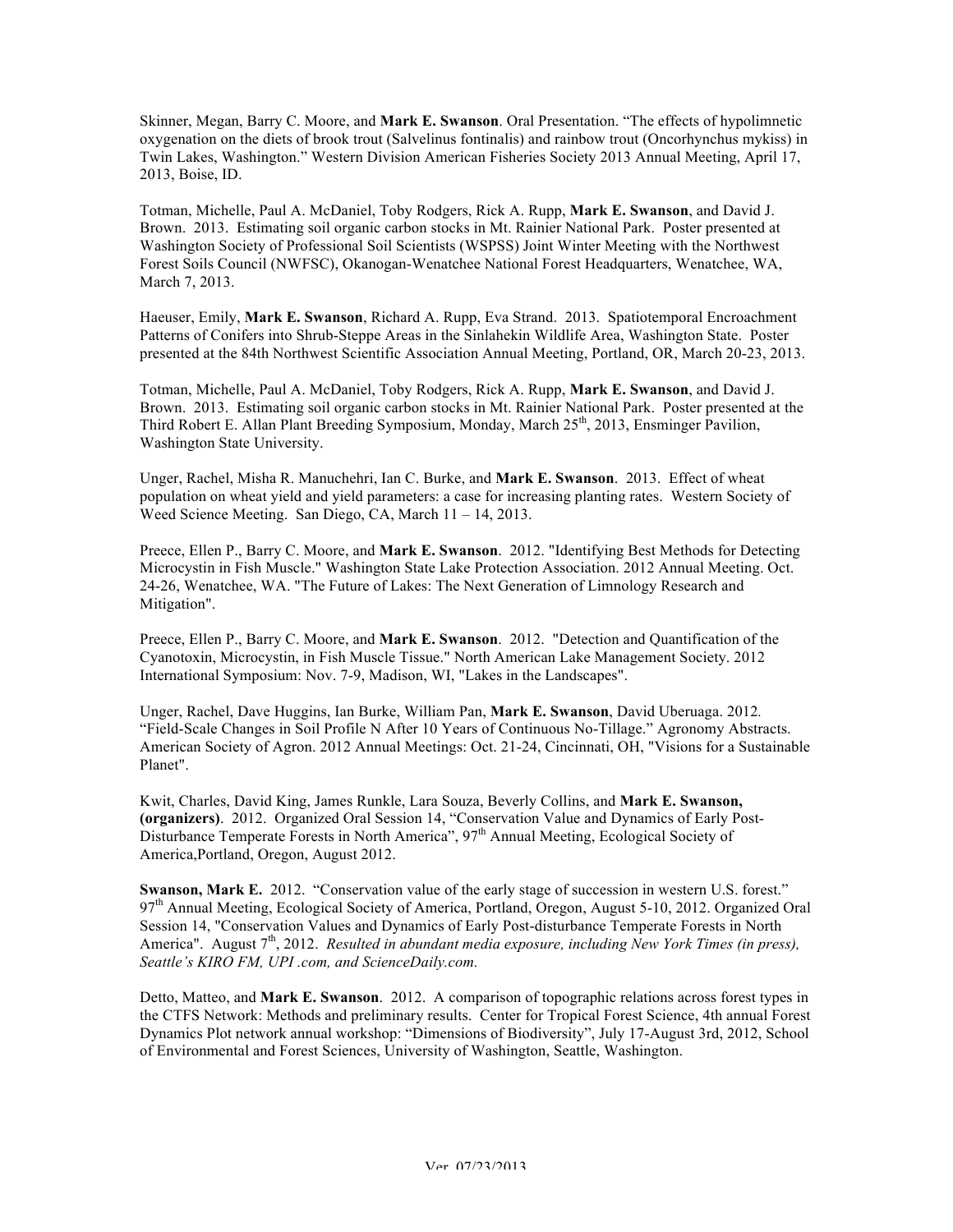Dhingra, Amit, Kathie Nicholson, Nathan Tarlyn, Derick Jiwan, Scott Schaeffer, **Mark E. Swanson**, Kate Evans. 2012. Manipulating Fruit Genomes – Discovery to Application. World Congress on In Vitro Biology (Society for In Vitro Biology), June 3-7, 2012, Bellevue, Washington.

**Swanson, Mark. E.** 2012. "What is… the matrix? Conservation in multiple-use forest environments of the 21st century". Annual Meeting of the Northwest Scientific Association, "Meeting Forest Conservation Goals in the 21st Century", March 28-31, 2012, Owyhee Plaza Hotel, Boise, Idaho (http://www.northwestscience.org/2012meeting).

**Swanson, Mark E.** 2012. "Hybrid poplar as a multi-functional, multi-product crop (The view from the hybrid poplars: agriculture and forestry as a continuum of practice)". Invited lecture, Department of Crops and Soils Sciences seminar series, Washington State University. Monday, February 13th, 2012. Available online at: http://css.wsu.edu/seminar/soils\_2012-1.htm.

Unger, Rachel, **Mark E. Swanson**, Ian Burke, David Huggins, Eric Gallandt, and Stewart Higgins. 2012*.*  "Analyzing Terrain Attribute Effects on Italian Ryegrass Presence using Zero-Inflated Poisson and Poisson GLM." West. Soc. Weed Sci. Abst., March 12-15, 2012, Peppermill Resort, Reno, Nevada.

Unger, Rachel, **Mark E. Swanson**, Ian Burke, Dave Huggins, Eric Gallandt, and Stewart Higgins. 2012. "The Effects of Crop Rotation and Terrain Attributes on the Weed Seed Bank." West. Soc. Weed Sci. Abst., March 12-15, 2012, Peppermill Resort, Reno, Nevada.

Lutz, James A., Andrew J. Larson, and **Mark E Swanson**. 2011. The Western Forest Initiative- the Yosemite and Wind River Forest Dynamics Plots: Assessing the Ecosystem Consequences of Climate Variability and Climate (*Poster and Presentation*). DISCCRS (DISsertations initiative for the advancement of Climate Change ReSearch) VI, October 22 - 29, 2011, La Foret Conference Center, Colorado Springs, Colorado.

Shipley, Lisa, **Mark E. Swanson**, Amy Ulappa, John Cook, and Rachel Cook. 2011. Effects of intensive forestry on black-tailed deer nutrition. NCASI West Coast Regional Meeting. The Heathman Lodge, Vancouver, WA, September 22, 2011.

Unger, Rachel, Ian Burke, **Mark E. Swanson**, Dave Huggins, Eric Gallandt, Stuart Higgins. 2011. The effects of crop rotation and topography on the weed seed bank in the Palouse wheat region of Washington State. American Society of Agronomy Meeting. San Antonio, TX, October 16 -19, 2011.

**Swanson, Mark E.** 2011. Scientific Presenter at: PacifiCorp/Rocky Mountain Elk Foundation Field Day: Early Seral Habitat in Managed Forests. Heritage Park Events Center, Ariel, Washington, June 24<sup>th</sup>, 2011.

**Swanson, Mark E.** and Rebecca L. Greenwood. 2011.The effects of thinning on maturation-phase Douglas-fir/western hemlock forests in the central Washington Cascades.  $11<sup>th</sup>$  Annual North American Forest Ecology Workshop, Roanoke, Virginia, June 19-23, 2011.

**Swanson, Mark E.** 2011. "The value and management of early-successional stands". University of Idaho and Washington State University Cooperative Extension System. 19<sup>th</sup> Annual Family Forester's Workshop, Coeur d'Alene Resort, Coeur d'Alene, Idaho. January 21<sup>st</sup>, 2011. *Invited presentation*.

**Swanson, Mark E.** 2010. "Matrix management in the 21<sup>st</sup> century: ecological and technological considerations." International Forum for Adaptability Science II: Technologies for a Sustainable Society. Nov. 30–Dec. 3, 2010, Tohoku University, Sendai, Japan. *Invited presentation.*

**Swanson, Mark E.** 2010. "Hybrid poplar as a regional bioethanol feedstock: its development, production, and economics." Western Sun Grant Annual Meeting, October 13<sup>th</sup>, 2010, Vancouver, WA. Part of the Biomass Fuels Summit 2010, October 12-13, Hilton Hotel, Vancouver, Washington.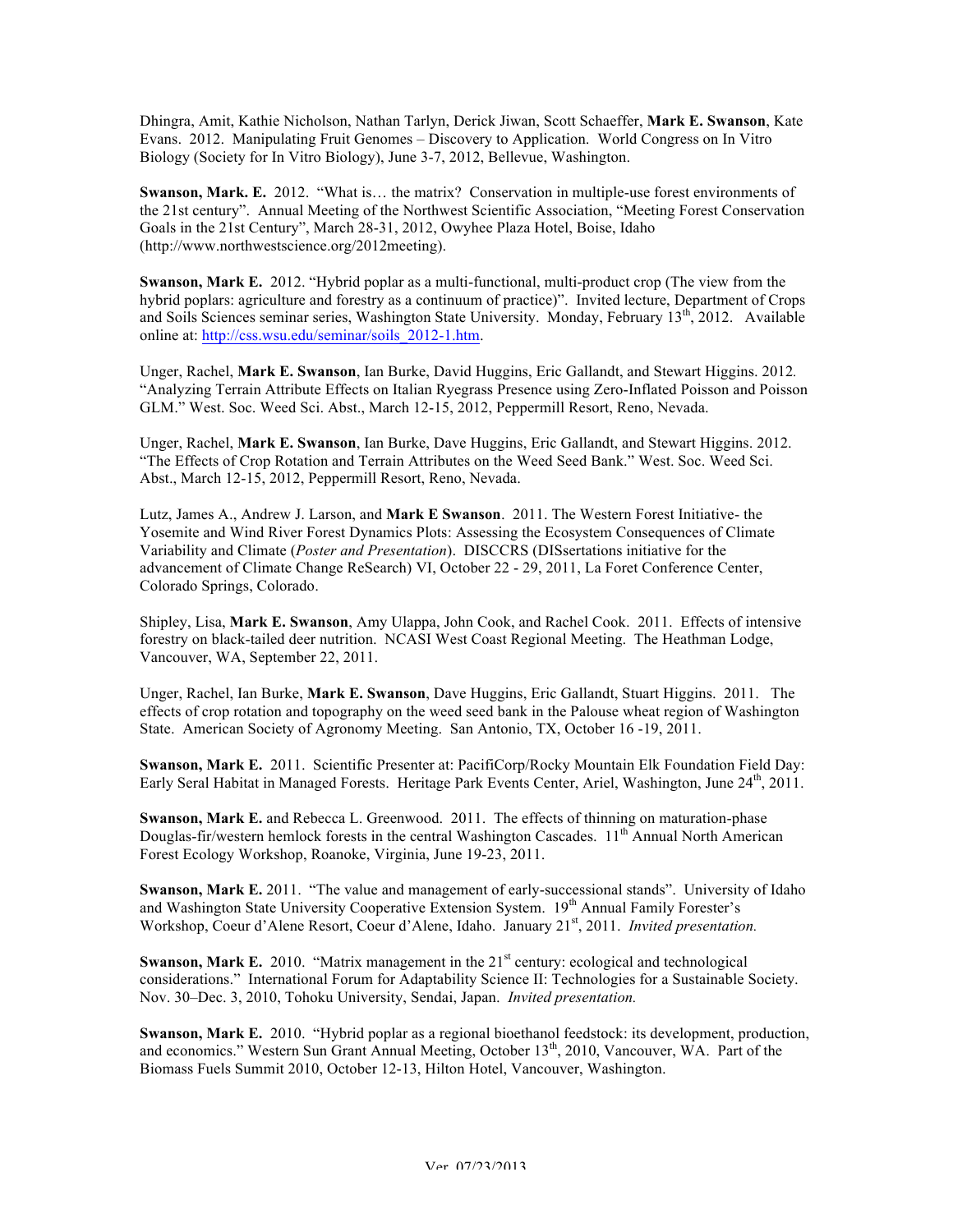Emerson, Paul, G. Beauchamp, Robert Heyduck, Jeffrey C. Kallestad, Mick O'Neill, Richard Shuren, Brian Stanton, and **Mark E. Swanson**. 2010. Hybrid poplar suitability for regional deployment as a biofuel feedstock. International Poplar Symposium, Orvieto, Italy, September 20 – 25, 2010.

**Swanson, Mark E.** 2010. "Early seral forest: some concluding thoughts" Early Seral Forest: We Know We Need It- How Do We Get It? Central Cascades Adaptive Management Partnership and NW Oregon Ecology Group, LaSells-Stewart Conference Center, Oregon State University, Corvallis, Oregon. April 28th, 2010. *Invited presentation.* 

Franklin, Jerry F., James A. Lutz, Andrew J. Larson, James A. Freund, Mark E. Harmon, Robert Van Pelt, Kenneth Bible, **Mark E. Swanson**, and Keala Hagmann. 2009.A critical window on reality: long-term forest plots. 94<sup>th</sup> Annual Ecological Society of America Meeting: "Ecological Knowledge and Society", August 2009, Albuquerque, New Mexico.

William S. Keeton, Per Angalstam, Yurij Bihun, Jiquan Chen, Mykola Chernyavskyy, Brigitte Commarmot, Jerry F. Franklin, Andrew J. Larson, David Lindenmayer, Jared Nunery, Thomas Spies, **Mark E. Swanson**, and Robert Van Pelt. 2008. A global meta-analysis of temperate old-growth forests: structural characteristics, carbon storage, and management implications for montane ecosystems. *Mountain Forests in a Changing World: Advances in research on sustainable management and the role of academic education.* April 2 - 4, 2008, University of Natural Resources and Applied Life Sciences, Vienna, Austria.

Kato, Akira, L. Monika Moskal, **Mark E**. **Swanson**, Peter Schiess, and Donna Calhoun. (2007b) A wrapped surface reconstruction method of LIDAR points to identify tree crown attributes, *Proceedings of CRSS/ASPRS 2007 Fall Conference*, Ottawa, Canada, Nov. 2007.

Akira Kato, Monika L. Moskal, **Mark E. Swanson**, Donna Calhoun, and Peter Schiess. A wrappedsurface reconstruction method of LIDAR points to identify tree crown attributes. Canadian Remote Sensing Society/American Society of Photogrammetry and Remote Sensing Fall Conference, Oct. 28<sup>th</sup>-Nov. 1<sup>st</sup>, 2007. Ottawa, Canada.

Franklin, Jerry F. and **Mark E. Swanson**. "Attributes of early successional communities on forest sites." Early Seral Forest Symposium, "What is a 'Good' Forest Opening? And is the Future a Concern?" Oregon State University, Corvallis, Oregon, January 30<sup>th</sup>, 2007.

**Swanson, Mark E.** "Two maturation-phase Douglas-fir stands in the Wind River: composition, structure and dynamics." Wind River Canopy Crane Research Facility Science Symposium, Carson, Washington, June 8-9, 2006.

**Swanson, Mark E.**, Linda E. Storm, Daniela J. Shebitz and Carson B. Sprenger. "Emerging Research Fronts in Traditional Fire Ecology." Northwest Scientific Association, 78th Annual Meeting, Corvallis, Oregon, Oregon State University Press. 23-26 March 2005.

**Swanson, Mark E.**, Miller, A., Poling, V., Honea, J., and Travers, V. "Environmental Science and Resource Management: The Redesigned Undergraduate Curriculum of the UW College of Forest Resources." Presented at the EFS West's Sustainability and Higher Education Conference "Defining the Vision for Higher Education", October 21-23rd (Thurs.-Sat.), 2004- Portland, Oregon.

**Swanson, Mark E.** "A landscape-scale carbon inventory in Tierra del Fuego, Chile". Presented at the Puget Sound Chapter of the Society of American Foresters meeting, held at the University of Washington College of Forest Resources. April  $18<sup>th</sup>$ , 2003.

**Swanson, Mark E.**, and Marosi, Tisha K. "Distribution of Hemlock Dwarf Mistletoe (*Arceuthobium tsugense* ssp. *tsugense*) in a mature Douglas-fir (*Pseudotsuga menziesii*) forest". Presented at Northwest Science 2003, held at the Olympic Natural Resources Center, Forks, WA. March  $27<sup>th</sup>$ , 2003.

**Swanson, Mark E.** "Measuring and mapping large blocks of young and mature forests near the Wind River Canopy Crane Research Facility." Wind River Canopy Crane Research Facility Science Symposium, Carson, Washington, June 17-18, 2000.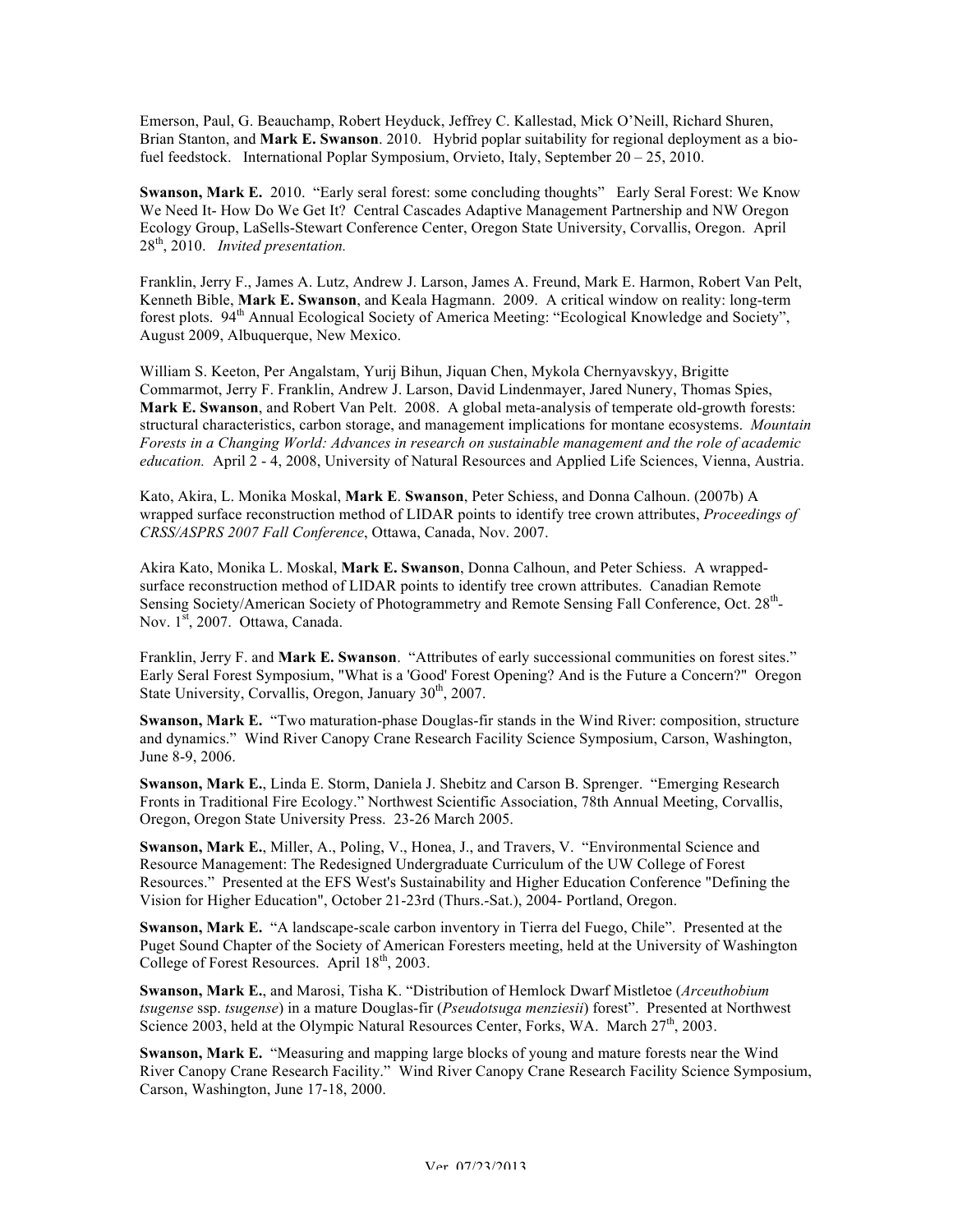### *Extension/Outreach Publications*

**Swanson, Mark E.** *In revision*. 'Introduction to Washington's Ecosystems: Coastal Forest to Sagebrush Steppe, Oak Savanna to Alpine Tundra'. Washington State University Extension, Master Naturalist Program.

**Swanson, Mark E.**, and 5 student co-authors. 2011. Forest stewardship plan developed for Tom and Cheryl Kammerzell, Colfax, Washington. *Approved by Washington Department of Natural Resources in March 2011.* 

**Swanson, Mark E**. 2010. Managing forests for climate change. *Northwest Woodlands* (Society of American Foresters). Spring, 2010: 12-15.

**Swanson, Mark E.** 2010. Student SAF chapter thrives at Washington State University. *Western Forester*  (Society of American Foresters), 55 (2): 20-21.

**Swanson, Mark E.**, and 24 student co-authors. 2010. A Proposed Management Plan for the 19-Acre Treatment Stand Located at Sravasti Abbey, Newport, Pend Oreille County, Washington State. Consulting document produced for Sravasti Abbey, Newport, Washington. *Approved by Washington Department of Natural Resources in November 2010.* 

### Funding

### *In Preparation*

**Mark E. Swanson.** Density management tools for hybrid poplar in the Pacific Northwest.

### *Submitted Grants*

Krawchuk, Meg (CoF, OSU), Matthew G. Betts (CoF, OSU), Mark Swanson (Washington State University), James W. Rivers (CoF, OSU). Wildfire-IFM bird study: biodiversity in natural and managed early seral forests of southern Oregon. \$110K including \$70K request from NCASI and \$40K request from OSU FWHMF.

Chang, Cynthia (PI), Abir Biswas (co-PI), Thomas H. DeLuca (co-PI), Dylan Fischer (co-PI), Andres Holz (co-PI), Robert Pabst (co-PI), Mark Swanson (co-PI), Charles M. Crisafulli (senior personnel), Kristin Sweeney (senior personnel). From Barren Plains to Old-Growth Forests in 35 Years : The Effect of Disturbance Intensity on Succession After a Major Volcanic Eruption. Preliminary Proposal. Funding agency: National Science Foundation (Long-Term Research in Environmental Biology). Requested: \$100,000.

Hessburg, Paul F. (PI), Nicholas Povak (co-PI), Mark E. Swanson (co-PI), Brion Salter (co-PI), and James Dickinson (co-PI). 2015. Early-successional habitats and high severity fires: Comparing early 20th and 21st century area and patch sizes in the Inland Northwest and Rocky Mountain regions. Funding agency: Joint Fire Sciences Program. Requested: \$345,110.

Charlo, Landon and **Mark E. Swanson**. January 2015. Supplementary funding for: 'Demographics and wildlife use of created snags in second-growth temperate conifer forest (Snohomish County PUD)'. Funding agency: Intertribal Timber Council and the USDA Forest Service Southern Research Station Native American Natural Resource Research Scholarship. Requested: \$3,000.

Shipley, Lisa A., John G. and Rachel C. Cook, and **Mark E. Swanson**. Testing the Forage Resource Evaluation Model (FRESH-DEER) at the Stand Level with Black-tailed Deer. Funding agency: United States Forest Service. \$300,000. *Currently tabled by agency due to low funding levels.* 

### *Funded*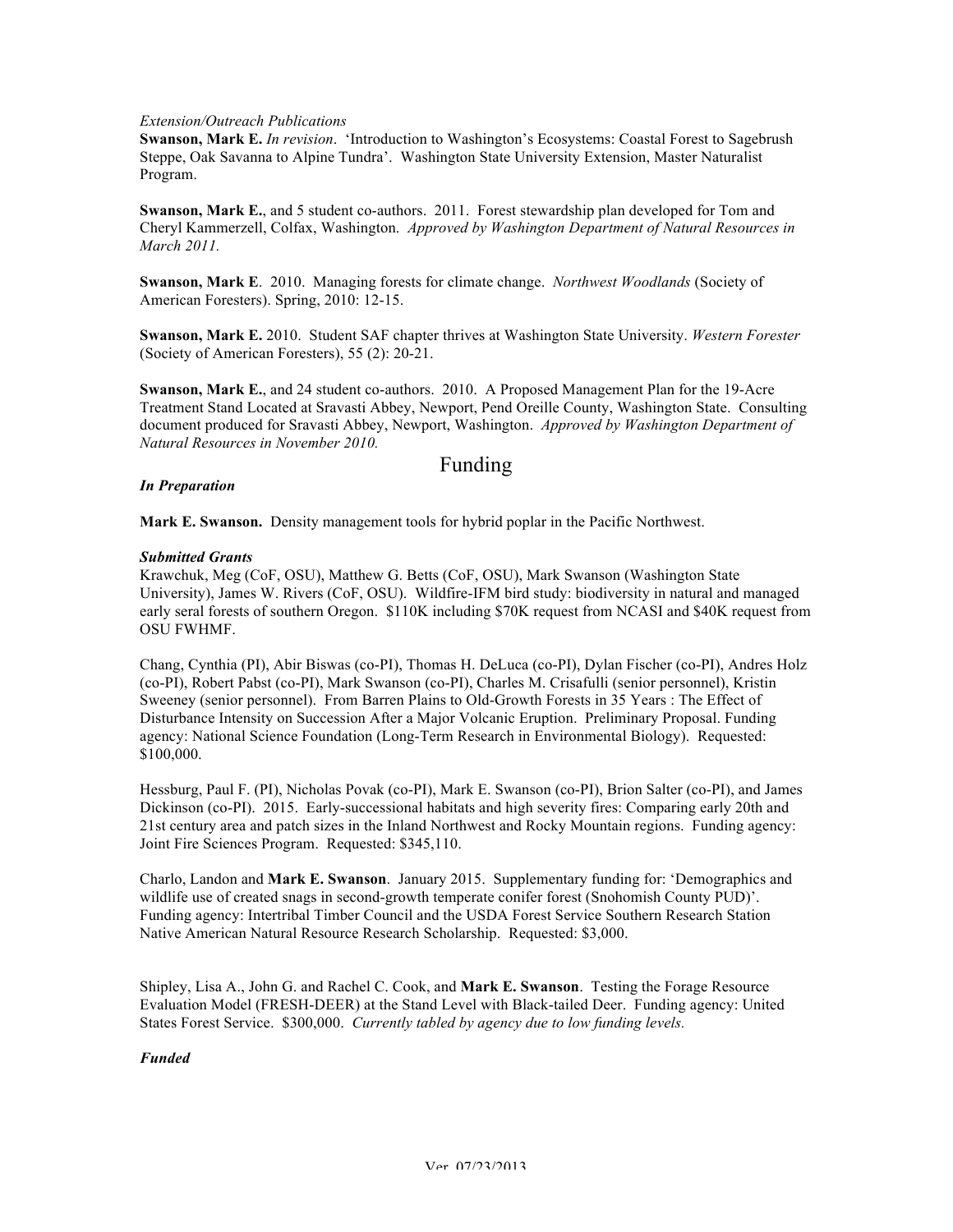Krawchuk, Megan, Matthew G. Betts, Mark E. Swanson, and James W. Rivers. 2016. "Seed grant: Wildfire-IFM bird study: biodiversity in natural and managed early seral forests of southern Oregon." National Council for Air and Stream Improvement, Corvallis, Oregon. \$20,000.

Thornton, Dan, and Mark E. Swanson. 2014. Demographics and wildlife use of created snags in secondgrowth temperate conifer forest. Snohomish County PUD. \$33,065. Supports M.S. student.

Lutz, James A., Andrew J. Larson, Mark E. Swanson, and James A. Freund. 2013. "Post Rim Fire assessment of fuel consumption and mortality in the Yosemite Forest Dynamics Plot." USDOI National Park Service (Emergency Funds In Support of Monitoring Efforts) for 2014 Yosemite Forest Dynamics Plot re-measurement. \$59,064.

**Swanson, Mark E.** 2011. Design and implementation of an ecological integrity protocol for the Sinlahekin Wildlife Management Area: a prototype methodology for east Cascadian forests. Funding agency: Washington Department of Fish and Wildlife, Olympia, Washington. \$61,154. *Graduate student: Emily Haeuser (M.S. level).*

The Influence of Forest Herbicides on the Nutritional Ecology of Black-tailed Deer in Western Washington. \$200,000. Washington Department of Fish and Wildlife. Co-P.I. Lisa A. Shipley, **Mark E. Swanson**, John Cook, Rachel Cook. (6/11 – 5/14).

Landscape restoration and spatial responses of bighorn sheep in Sinlahekin Wildlife Management Area. Washington Department of Fish and Wildlife. \$30,000. Co-P.I: **Mark E. Swanson** and Lisa A. Shipley. (5/10-8/12). *Graduate student: Tiffany Baker (M.S. level).*

**Mark E. Swanson** and David J. Brown, 2011. Soil carbon flux in forests of the Mount Rainier region: effect of topography, elevation, and intensive management. Funding agency: Natural Resource Conservation Service. \$150,000 plus instrumentation costs. *Graduate student: Michelle Totman (M.S. level).*

Washington State University, GreenWood Resources, and ZeaChem Corporation. 2007-2010. Hybrid poplar as a regional bioethanol feedstock: its development, production, and economics. Funding agency: Western Sun Grant subcontract T-0013A. \$494,794. PI: **Mark E. Swanson** (in lieu of Dr. Jon D. Johnson, deceased).

**Swanson, Mark E.**, and Randy L. Burke. 2010. Coarse woody material, litter, and duff characteristics in an old-growth Sierran mixed-conifer forest (Yosemite Forest Dynamics Plot): correlation with overstory and topographic variables. Funding agency: College of Agricultural, Human, and Natural Resources: Undergraduate Research & Creative Project Proposal. \$1,000.

### *Not Funded*

Edburg, Steven L., Lamb, Brian, Liu, Heping, Vaughan, Joe, Adam, Jenifer, Evans, Dave, and **Swanson, Mark E.** Development of a Low Cost Airborne Platform for Earth System Process Measurements. NSF Major Research Instrumentation (Program Solicitation 11-503), \$1,327,930. *Submitted 09/17/2012*. *Declined.*

Lutz, James A., Andrew J. Larson, **Mark E. Swanson**, James A. Freund, and Gus Smith. September 2013. Disturbance mediated self-organization of forest composition and structure. National Science Foundation Rapid Response Research (RAPID) review due to the impacts of the Rim Fire on the Yosemite Forest Dynamics Plot. \$200,000.

Edburg, Steven L., Meddens, Arjan J.H., and **Swanson, Mark E.** Quantifying Snag Fall Rates and Decomposition along a Chronosequence of Insect-Affected Forests to Improve an Earth System Model. DOE Terrestrial Ecosystem Science DE-FOA-0000749. \$427,301. *Invited to submit full proposal, 9/19/2012. Submitted by funding agency deadline, 11/12/2012. Not funded.*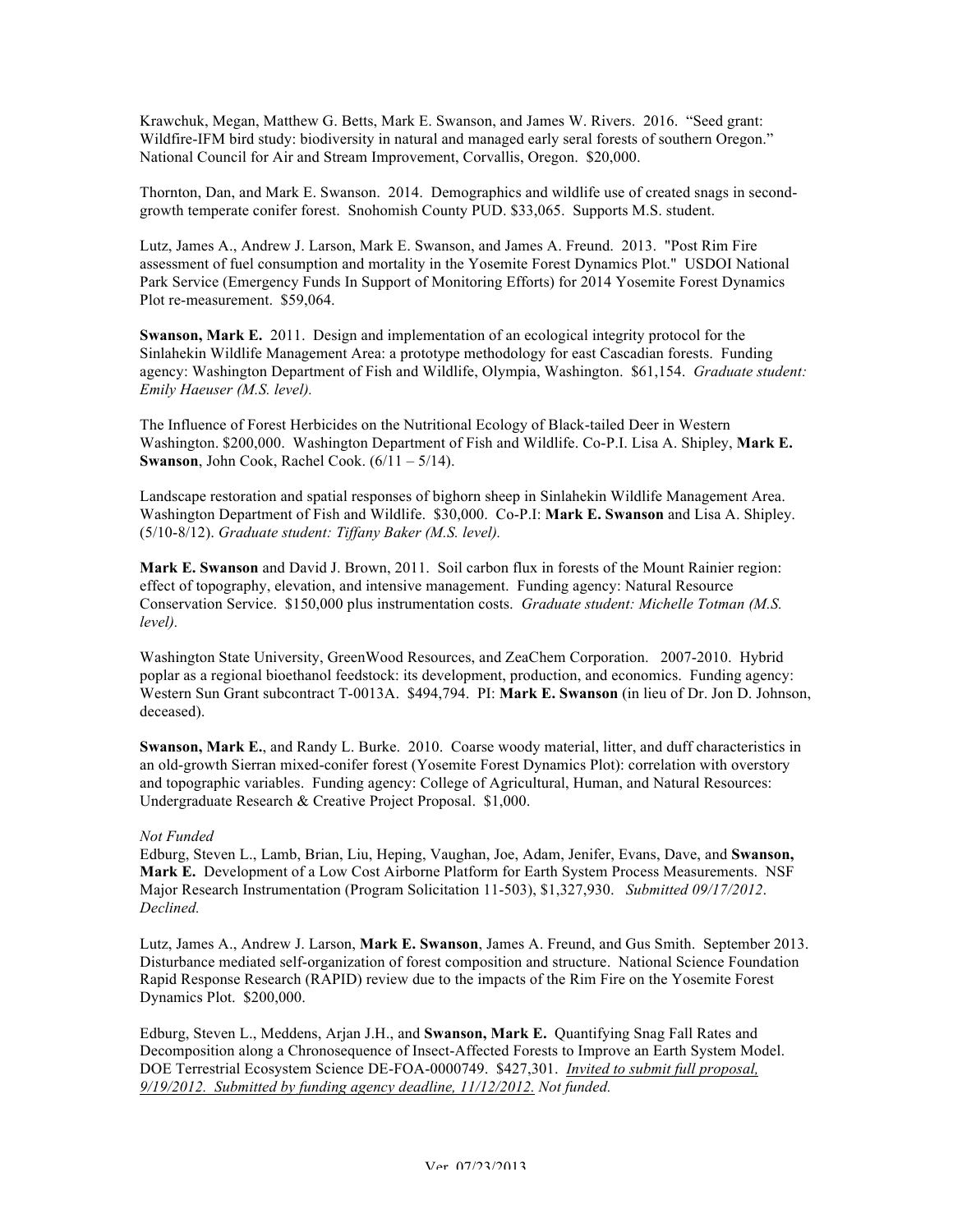Bishop, John, Cynthia Chang, Janneke Hille Ris Lambers, and Mark E. Swanson. 2013. Elucidating temporal dynamics of stochastic and deterministic successional mechanisms across stress and disturbance gradients at Mount St. Helens. National Science Foundation, Division of Ecosystem Biology - Population and Community Ecology.

Garcia-Perez, Manuel, Su Ha, Claudio Stockle, Usama E. Zaher, and **Mark E. Swanson**. Submission January 2012. Selective Pyrolysis and Novel Bio-oil Refinery Concept to Sustainably Produce Aviation Fuels and Sequester Carbon from Forest and Agricultural Wastes. Funding agency: National Science Foundation. Requested amount: \$1,999,926.

Balancing Overstory and Understory Values in Agroforestry through Thinning: Effects on Non-timber Forest Products and Forest Ungulates. \$427,286. USDA NIFA AFRI Foundational. Co-P.I. L.A. Shipley, M. Swanson. (12/12 – 5/16).

Eisenberg, Cristina, Daniel C. Donato, **Mark E. Swanson,** Jerry F. Franklin, and William Fagan. Reassessing the Universality of Trophic Cascades: Context Dependence by Setting and Sere in Pacific Northwest Forest Ecosystems. Funding agency: National Science Foundation. \$1,523,895.

# Service Work- Selected Items

- Invited Keynote Speaker, ASWSU Faculty and Staff Awards, Friday, April 14<sup>th</sup>, 2017.
- Participant, LEAD21 Leadership Development Program, 2015-2016.
- Data Analytics Degree Development Workgroup, October 31st, 2014- present. Commissioned by Provost Dan Bernardo. Contact: Dr. Ron Mittelhammer, Dean, CAHNRS. mittelha@wsu.edu.
- Faculty reviewer, WSU Strategic Plan 2014-2019. Contact: Dr. Rebecca Craft, (509) 335-5040, *craft@wsu.edu*.
- Leader, CAHNRS task force on statistical/quantitative resources. Contact: Dean of CAHNRS, Dr. Ron C. Mittelhammer, mittelha@wsu.edu, 509-335-1706. Worked with Dr. Mittelhammer and others to develop and analyze a statistical expertise and needs survey for CAHNRS faculty, staff, and graduate students.
	- o Lead author of the following report: *Swanson, Mark E. and Keith A. Blatner. December 2013. Results of the CAHNRS Statistics Expertise Inventory: a report. Office of the Dean, College of Agricultural, Human and Natural Resource Sciences, Washington State University.*
- Development of CAHNRS Quantitative Consortium (CQC) concept to address statistical/analytical needs within CAHNRS. Foundational letter submitted to Deans Bernardo, Kidwell, and Cavalieri on November 15<sup>th</sup>, 2011. Currently (Fall 2013) working with Dean Mittelhammer.
- Selected to Provost's Leadership Academy, Washington State University, December 2011- December 2012.
- Associate Editor, *Western Journal of Applied Forestry*, May 2012-2014.

*For full record of University service, please see or request service work document, "Mark E. Swanson- Service, WSU".*

# Awards, Honors, and Scholarships

- Involvement Advisor of the Year, 2015-2016, Associated Students of Washington State University, for work with the student chapters of the Society of American Foresters (Forestry Club) and The Wildlife Society. Awarded on April  $25<sup>th</sup>$ , 2016.
- Inducted Member, Washington State University Teaching Academy, November 2014.
- Nominated for Sahlin Award for Excellence in Instruction, September 2013.
- Promoted to rank of Associate Professor in the School of the Environment, March  $5<sup>th</sup>$ , 2013. Effective August  $16^{th}$ , 2013.
- R.M. Wade Excellence in Teaching Award, March 2012. *Highest teaching award in CAHNRS.*
- Invited participant, Provost's Leadership Development Program, 2011-2012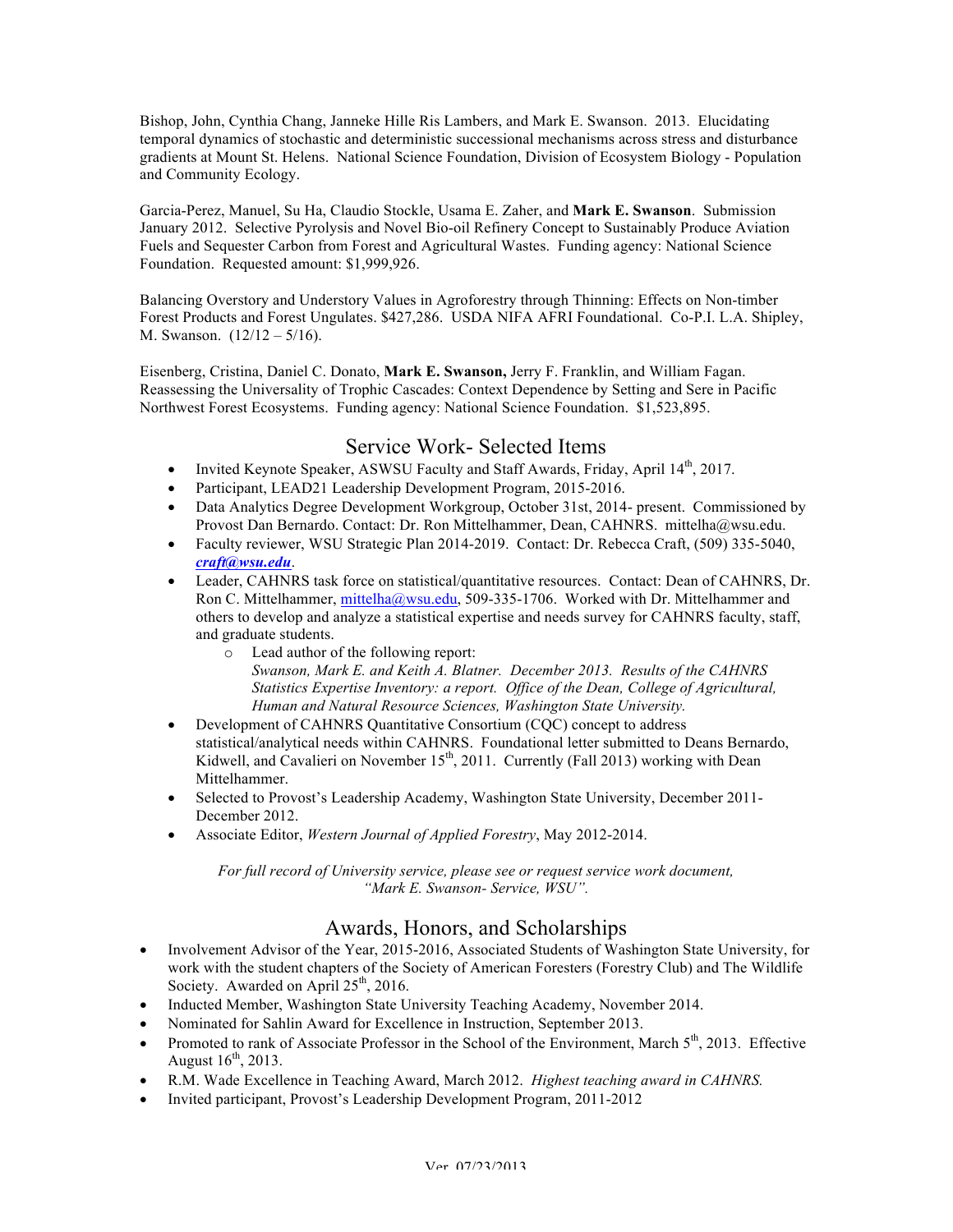- "Teaching Faculty Member of the Year", Department of Natural Resource Sciences, Washington State University, 2008-2009 academic year
- "Outstanding Mentor" Award (one of 120 recipients), Women & Leadership Alliance Forum, Washington State University, 2008-2009 academic year
- Peer-elected speaker, College of Forest Resources Graduation Ceremony, June  $8<sup>th</sup>$ , 2007.
- Dean's Exemplary Student Award for service to community at the College of Forest Resources, University of Washington, 2004-2005.
- Teaching Assistant of the Year, College of Forest Resources, University of Washington, 2002-2003.
- Pack Forest Scholarship, Spring Quarter 1998.
- National Merit Scholar, 1995-1999.
- R.D. Merrill Forestry Scholarship, Fall Quarter 1995.
- University of Washington Annual Dean's List, 1995-1999.
- National Honor Society scholar, University of Washington, 1995-1999.
- Xi Sigma Pi Forestry Honor Society, Alpha Chapter, 1998-present.
- Phi Eta Sigma Honor Society, 1996-1999.
- Byron and Alice Lockwood Scholar, Winter 2004.
- Finalist for College of Forest Resources 2001-2002 Teaching Assistant of the Year.

## **Organizations**

- Faculty Advisor, Washington State University Forestry Club (affiliated with Society of American Foresters), August 2007-present.
- Pinchot Partners collaborative working group, Packwood, WA, 2006-present.
- Working Forest Forum, Northwest Environmental Forum, University of Washington and other institutions, 2005-present.
- American Society of Photogrammetry and Remote Sensing, April 2008- present.
- Society of American Foresters, 2002-present.
- University of Washington College of Forest Resources Alumni Association, 2000-present. Trustee of board, 2004 to present.
- Charles L. Pack Experimental Forest Management Plan Revision Committee (College of Forest Resources, University of Washington), beginning January 2006.
- Agrupación de Ingenieros Forestales por el Bosque Nativo. (Association of Professional Foresters for the Native Forest). Valdivia, Chile. 2004-present.
- University of Washington Forest Club, 1995-2005.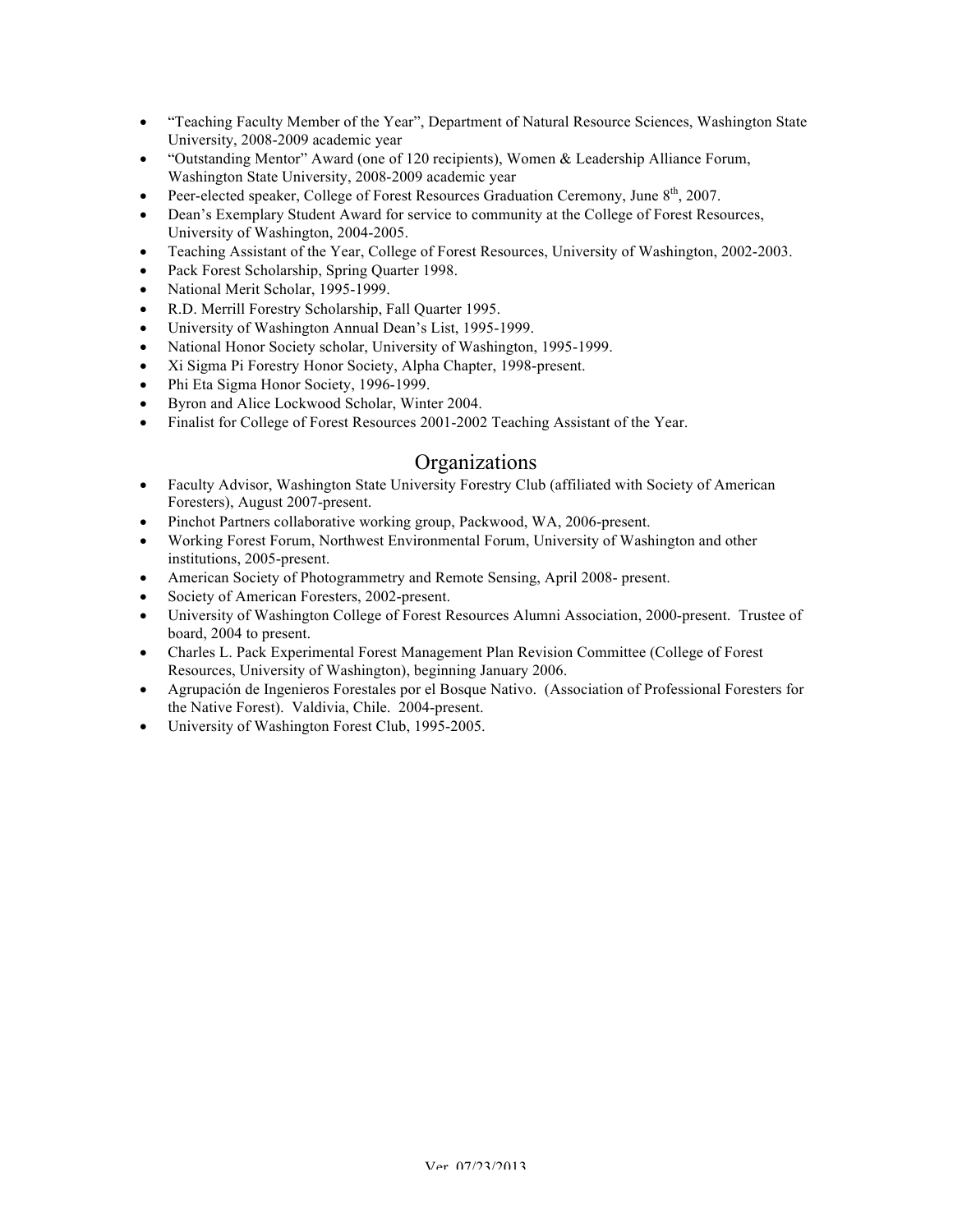# Work Experience

- August 2007-present : Assistant Professor of Landscape Ecology and Silviculture, Department of Natural Resource Sciences, Washington State University. Pullman, Washington
	- o WashingtonView Team Project Leader, March 2008- present
	- o Affiliate professor, Dept. of Crop and Soil Sciences, February 2012-present.
- Consultant in hybrid poplar measurement and management for several government agencies, including City of College Place (Washington), City of Woodburn (Oregon), and King County Solid Waste (Washington).
- Winter 2007- Consultant for Forestpark, Inc. Ecological and economic analysis of an ecologically-designed real estate development model in Washington State.
- Summer 2004- Forest research technician (surveyor), Cedar River Watershed. Employer: Seattle Public Utilities, North Bend, Washington.
- Summer 2000-Summer 2003- Forest research technician, College of Forest Resources, University of Washington
- Fall 1999-Winter 2000- Forest researcher, Trillium Corporation, Bellingham, Washington
- Measurement of coarse woody debris, live and dead standing trees, soil profiles, and other ecosystem components in *Nothofagus pumilio/N. betuloides*-dominated forest in Tierra del Fuego, Chile.
- Summer 1999- Forest research technician, College of Forest Resources, University of Washington
- Forestry-related and botanical measurements in a number of studies.
- Demonstration of Ecosystem Management Options: understory plant response to different overstory retention levels.
- Remeasurement of permanent vegetation plots at Mt. St. Helens National Volcanic Monument.
- Botanical remeasurements of clearcut site at Starrbright Creek, Oregon.
- Understory plant measurements at the Wind River Canopy Crane, GPNF, WA.
- Establishment of permanent measurement plots in mature forest on the Gifford Pinchot National Forest, WA, to assess forest development.
- Summer 1998- Forest research technician, College of Forest Resources, University of Washington
- Summer 1997- Timber inventory technician, Longview Fibre Company, Longview, Washington
- Summer 1996- Wildlife habitat measurement technician, western Washington, for University of Washington Wildlife Sciences.

## Teaching Experience

- ¨ **Washington State University, Pullman, WA.** Instructor for classes in resource science and management.
	- o *NATRS 464/564 Landscape Ecology*. Spring Semesters 2008-2015.
	- o *NATRS 305 Silviculture.* Fall Semester 2007-2009, 2011-2015.
	- o *NATRS 595 Graduate Seminar- Research Communication*. Fall semesters 2008-2009.
	- o *NATRS 419 Practicum in Restoration Forestry.* Spring Semester 2009-2010.
	- o *NATRS 519 Section 2-* Introduction to Statistical Programming in R. Spring semesters 2011 and 2012, and Fall semester 2012.
	- o *SOILS 502-* Introduction to Statistics in R*.* Co-taught with David J. Brown. Fall semester 2013.
	- o *NATRS 419 and 479-* forest research summery intensives. Summers 2008-2013.
	- o Substantial ad hoc mentoring of graduate and undergraduate students in statistics, forest ecology, landscape ecology, and other disciplines.
	- o R.M. Wade Award for Excellence in Teaching and Learning, 2011-2012. (Highest teaching award in CAHNRS).
	- o Top ten finalist for "Outstanding Mentor Among Teaching Faculty", 2009
	- o "Outstanding Teaching Award", 2008-2009, Dept. of Natural Resource Sciences
- **University of Washington, Seattle, WA.** Teaching assistantships consisting of every activity associated with course management. Typically collaborated with Dr. Jerry F. Franklin.
	- o *ESC 322 Forest Ecosystems.* Fall 1997. Teaching assistant on field exercises.
	- o *ESC 490a Stand Development in Natural Forests*. Summer 2000, Summer 2001.